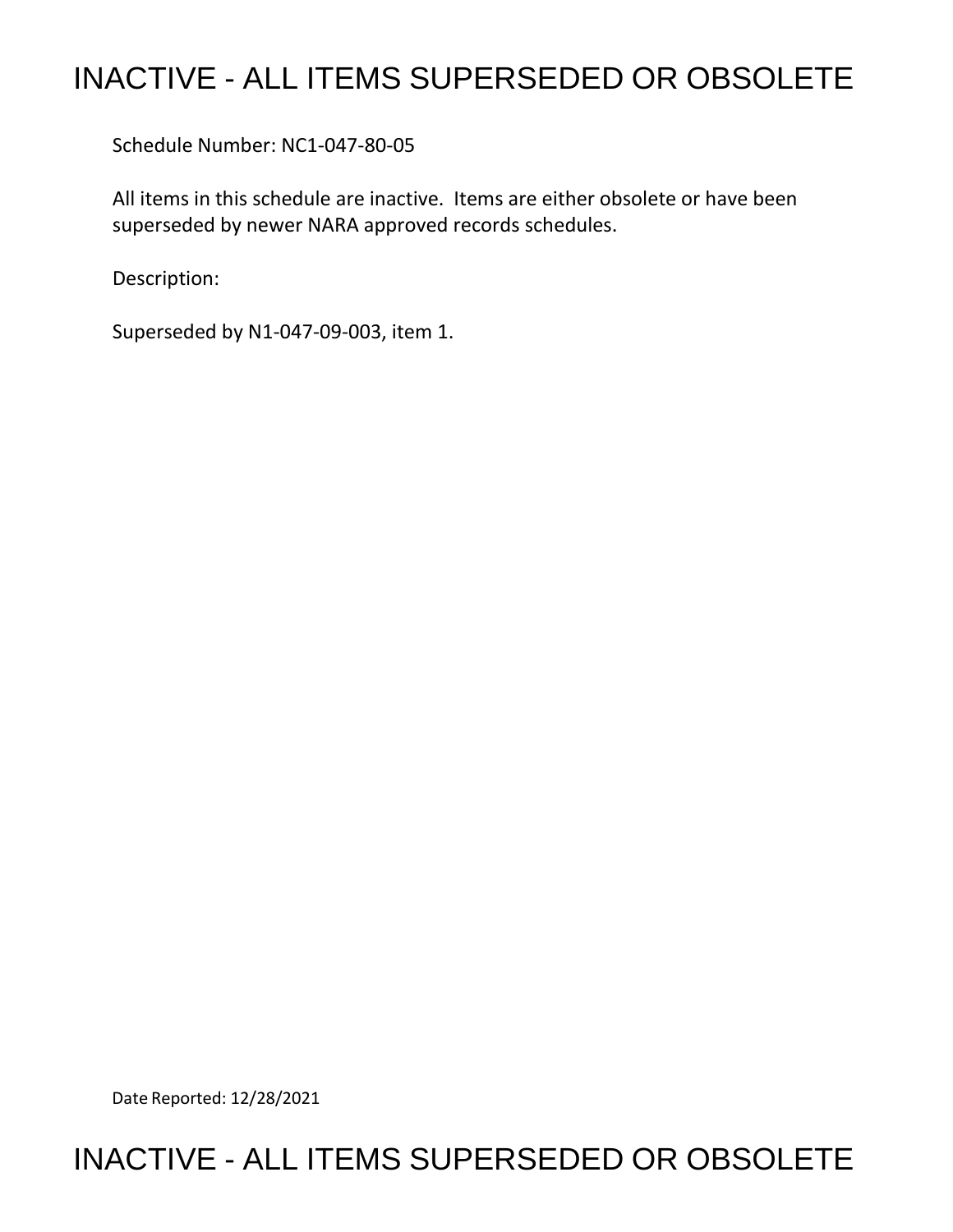|                                                                          |                                                                                                                                                                                                                                                                                                                                                                                                                                                                                                                                                                                                                                                                                                                                                                                                                                                                                                                                                                                                                  |                                                                                                                                       |                                       | Rud NCP 20 htm 80 kg       |                            |  |
|--------------------------------------------------------------------------|------------------------------------------------------------------------------------------------------------------------------------------------------------------------------------------------------------------------------------------------------------------------------------------------------------------------------------------------------------------------------------------------------------------------------------------------------------------------------------------------------------------------------------------------------------------------------------------------------------------------------------------------------------------------------------------------------------------------------------------------------------------------------------------------------------------------------------------------------------------------------------------------------------------------------------------------------------------------------------------------------------------|---------------------------------------------------------------------------------------------------------------------------------------|---------------------------------------|----------------------------|----------------------------|--|
| REQUEST FOR RECORDS SPOSITION AUTHORITY<br>(See Instructions on reverse) |                                                                                                                                                                                                                                                                                                                                                                                                                                                                                                                                                                                                                                                                                                                                                                                                                                                                                                                                                                                                                  |                                                                                                                                       | <b>LEAVE BLANK</b>                    |                            |                            |  |
|                                                                          |                                                                                                                                                                                                                                                                                                                                                                                                                                                                                                                                                                                                                                                                                                                                                                                                                                                                                                                                                                                                                  |                                                                                                                                       | JOB NO T                              |                            |                            |  |
|                                                                          |                                                                                                                                                                                                                                                                                                                                                                                                                                                                                                                                                                                                                                                                                                                                                                                                                                                                                                                                                                                                                  | $NC1 - 47 - 80 - 5$                                                                                                                   |                                       |                            |                            |  |
|                                                                          | TO: GENERAL SERVICES ADMINISTRATION,                                                                                                                                                                                                                                                                                                                                                                                                                                                                                                                                                                                                                                                                                                                                                                                                                                                                                                                                                                             |                                                                                                                                       |                                       |                            |                            |  |
|                                                                          | NATIONAL ARCHIVES AND RECORDS SERVICE, WASHINGTON, DC 20408<br>1. FROM (AGENCY OR ESTABLISHMENT)                                                                                                                                                                                                                                                                                                                                                                                                                                                                                                                                                                                                                                                                                                                                                                                                                                                                                                                 | DATE RECEIVED                                                                                                                         |                                       |                            |                            |  |
|                                                                          | Department of Health, Education, and Welfare                                                                                                                                                                                                                                                                                                                                                                                                                                                                                                                                                                                                                                                                                                                                                                                                                                                                                                                                                                     | $3 - 20 - 80$<br>NOTIFICATION TO AGENCY                                                                                               |                                       |                            |                            |  |
| 2. MAJOR SUBDIVISION                                                     |                                                                                                                                                                                                                                                                                                                                                                                                                                                                                                                                                                                                                                                                                                                                                                                                                                                                                                                                                                                                                  | In accordance with the provisions of 44 U.S.C. 3303a the disposal re-                                                                 |                                       |                            |                            |  |
| 3. MINOR SUBDIVISION                                                     | Social Security Administration                                                                                                                                                                                                                                                                                                                                                                                                                                                                                                                                                                                                                                                                                                                                                                                                                                                                                                                                                                                   | quest, including amendments, is approved except for items that may<br>be stamped "disposal not approved" or "withdrawn" in column 10. |                                       |                            |                            |  |
|                                                                          | Office of Central Operations                                                                                                                                                                                                                                                                                                                                                                                                                                                                                                                                                                                                                                                                                                                                                                                                                                                                                                                                                                                     |                                                                                                                                       |                                       |                            |                            |  |
|                                                                          | 4. NAME OF PERSON WITH WHOM TO CONFER                                                                                                                                                                                                                                                                                                                                                                                                                                                                                                                                                                                                                                                                                                                                                                                                                                                                                                                                                                            | 5. TEL. EXT.                                                                                                                          |                                       |                            |                            |  |
|                                                                          |                                                                                                                                                                                                                                                                                                                                                                                                                                                                                                                                                                                                                                                                                                                                                                                                                                                                                                                                                                                                                  |                                                                                                                                       | $5 - 7 - 8i$                          |                            |                            |  |
|                                                                          | Ernest P. Lardieri<br>6. CERTIFICATE OF AGENCY REPRESENTATIVE.                                                                                                                                                                                                                                                                                                                                                                                                                                                                                                                                                                                                                                                                                                                                                                                                                                                                                                                                                   | <u>594–5770</u>                                                                                                                       | Date                                  | lrchivist of the           |                            |  |
| lxl                                                                      | this agency or will not be needed after the retention periods specified.<br>A Request for immediate disposal.<br><b>B</b> Request for disposal after a specified period of time or request for permanent<br>retention.                                                                                                                                                                                                                                                                                                                                                                                                                                                                                                                                                                                                                                                                                                                                                                                           |                                                                                                                                       |                                       |                            |                            |  |
| C. DATE                                                                  | D. SIGNATIONE OF AGENCY REPRESENTATIVE                                                                                                                                                                                                                                                                                                                                                                                                                                                                                                                                                                                                                                                                                                                                                                                                                                                                                                                                                                           | <b>E. TITLE</b>                                                                                                                       |                                       |                            |                            |  |
|                                                                          | Luz 2. Alm                                                                                                                                                                                                                                                                                                                                                                                                                                                                                                                                                                                                                                                                                                                                                                                                                                                                                                                                                                                                       |                                                                                                                                       |                                       |                            |                            |  |
| 3/12/80                                                                  | Dr. George E. Deal                                                                                                                                                                                                                                                                                                                                                                                                                                                                                                                                                                                                                                                                                                                                                                                                                                                                                                                                                                                               |                                                                                                                                       |                                       |                            |                            |  |
|                                                                          |                                                                                                                                                                                                                                                                                                                                                                                                                                                                                                                                                                                                                                                                                                                                                                                                                                                                                                                                                                                                                  |                                                                                                                                       | Department Records Management Officer |                            |                            |  |
| 7.                                                                       | 8. DESCRIPTION OF ITEM<br>(With Inclusive Dates or Retention Periods)<br>RECORDS RETENTION AND DISPOSAL SCHEDULE                                                                                                                                                                                                                                                                                                                                                                                                                                                                                                                                                                                                                                                                                                                                                                                                                                                                                                 |                                                                                                                                       |                                       | 9.<br>SAMPLE OR<br>JOB NO. | 10.<br><b>ACTION TAKEN</b> |  |
| ITEM NO.                                                                 | EARNINGS AND EARNINGS-RELATED RECORDS<br>Balancing Discrepancies Listings<br>Computer printouts of<br>Listings of discrepancies, such as the List of Annual<br>Roport Discrepancies (LARD) and Summary Annual Tape (SAT)<br>or equivalent documents, created in balancing money totals<br>from the processing of annual wage reports (Department of<br>Treasury Forms W-2, Wage and Tax Statement; Forms W-2P,<br>Statement of Recipients of Periodic Annuities, Pensions,<br>Retired Pay, or IRA Payments; and Forms W-3, Transmittals<br>of Income and Tax Statements). These listings of errors,<br>which are resolved through clerical action, include infor-<br>mation such as social security number; employee name;<br>employer identification number, advanced earned income<br>credits; and amounts of FICA wages, FICA taxes, FICA tips,<br>income tax, and total wages,<br>These listings also show clerically initiated corrections $^\circ$<br>and may be required for future reference purposes in |                                                                                                                                       | tips and compensations.               | $5-c4c$                    |                            |  |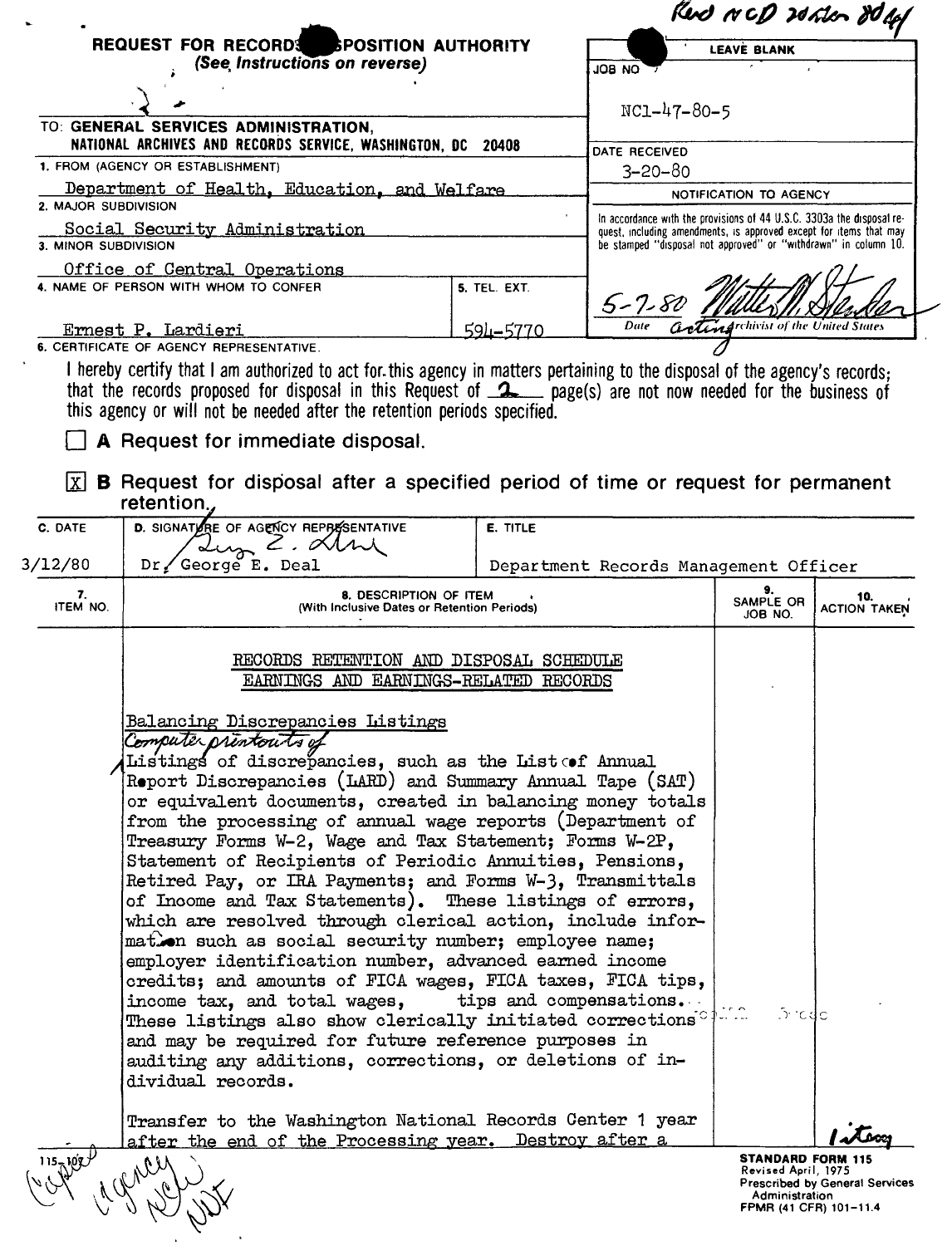### **INSTRUCTIONS**

₽

#### **General Instructions:**

Use Standard Form 115 (obtainable from supply depots of the Federal Supply Service, General Services Administration) and the continuation sheet Standard Form 115a (obtainable from the Reg. ords Disposition Division, Office of Federal Records Centers, National Archives and Records Service, Washington, D.C. 20408) to obtain authority to dispose of records or to request permanent retention of records. Detach the fifth copy from the set and keep as your reference copy. Submit the first four copies of the set to the National Archives and Records Service. One copy will be returned to the agency as notification of items that are authorized for disposal. Items withdrawn or not approved for disposal will be so marked. Each SF 115 requiring Comptroller General concurrence must be accompanied by a notification of approval from GAO.

#### Specific Instructions: +

Entries 1, 2, and 3 should show what agency has custody of the records that are identified on the form, and should contain the name of the department or independent agency, and its major and minor subdivisions.

Entries 4 and 5 should help identify and locate the person to whom inquiries regarding the records should be directed.

Entry 6 should be signed and dated on the four copies by the agency representative. The number of pages involved in the request should be inserted.

Box A should be checked if the records may be disposed of immediately. Box B should be checked if continuing disposal authority is requested or if permanent retention is requested. Only one box may be checked.

Entry 7 should contain the numbers of the items of records iden-

*Entry 8* should show what records are proposed for disposal.  $\therefore$   $\therefore$  *Entry 10* should be left blank.

Center headings should indicate what office's records are involved if all records described on the form are not those of the same office or if they are records created by another office or agency.

An identification should be provided of the types of records involved if they are other than textural records for example, if they are photographic records, sound recordings, or cartographic records.

An itemization and accurate identification should be provided of the series of records that are proposed for disposal or retention. Each series should comprise the largest practical grouping of separately organized and logically related materials that can be treated as a single unit for purposes of disposal. Component parts of a series may be listed separately if numbered consecutively as 1a, 1b, etc., under the general series entry. -

A statement should be provided showing when disposal is to be made of the records, thus:

If immediate disposal is requested of past accumulations of records, the inclusive dates during which the records were produced should be stated.

If continuing disposal is requested for records that have accumulated or will continue to accumulate, the retention period may be expressed in terms of years, months, etc., or in terms of future actions or events. A future action or event that is to determine the retention period must be objective and definite. If disposal of the records is contingent upon their being microfilmed, or otherwise reproduced or recorded on machine readable media, the retention period should read: "Until ascertained that reproduced copies or recordings have been made in accordance with GSA regulations and are adequate substitutes for the paper records." Also, the provisions of FPMR § 101-11.5 should be observed.

*Entry*  $\dot{9}$  should be checked if samples are submitted for an item. However, samples of the records are not required unless they are requested by the NARS appraiser. If an item has been previously

### مترم إلاء إلى لِكِثْرَ بِالإم مِنْ مِنْكَبِرَ اللَّهِ مِنْ الْمَرْحَمَةِ الْمَرْحَمَةِ إِلَى الْمَرْ

a la ciudad de la forma e de la cronición de la integración ) de di l'artit in statistic di all'Olivia (Clivia) i ciù a accide la struccion n die Europij deur de bylantine word is doe eerste leid light in the first leaders in that Diving a single in the statement theories  $\left[\begin{array}{ccc} \overline{\phantom{a}} & \overline{\phantom{a}} & \overline{\phantom{a}} & \overline{\phantom{a}} & \overline{\phantom{a}} & \overline{\phantom{a}} & \overline{\phantom{a}} & \overline{\phantom{a}} & \overline{\phantom{a}} & \overline{\phantom{a}} & \overline{\phantom{a}} & \overline{\phantom{a}} & \overline{\phantom{a}} & \overline{\phantom{a}} & \overline{\phantom{a}} & \overline{\phantom{a}} & \overline{\phantom{a}} & \overline{\phantom{a}} & \overline{\phantom{a}} & \overline{\phantom{a}} & \overline{\phantom{a}} & \$ lošče u predstavanje u stanovnika i koja i u koju se predstavanje u koja su predstavanje u koja su pr sia de la construcción de la cidad de la contrada de la cidad زه (ه ده ره) و (ر ه) از است کندگان (مختلف از استفاده) و استفاده استفاده از استفاده استفاده از استفاده di contra la condiccionation de la contra citata di concentra is the point of the property of the filling in Sec. 1993. Accelera de la política de la proposición de la proposición de la proposición de la proposición de la proposic<br>Africa distritor de la proposición de la proposición de la proposición de la proposición de la proposición de Records à le contra color o compristante de la contra de s ເມີດ ເຊິ່ງ ເຊິ່ງ ເຊິ່ງ ເຊິ່ງ ເຊິ່ງ ເຊິ່ງ ເຊິ່ງ ເຊິ່ງ ເຊິ່ງ ເຊິ່ງ ເຊິ່ງ ເຊິ່ງ ເຊິ່ງ ເຊິ່ງ ເຊິ່ງ ເຊິ່ງ ເຊິ່ງ ເຊິ ist is —ı ∴ . Ducco 5. T. S

> tipo , hit do de librede. La listo l i od zialka i osličnog stoluk antr la politica (chi dell'Istrati Eundear dit is bro die selle.